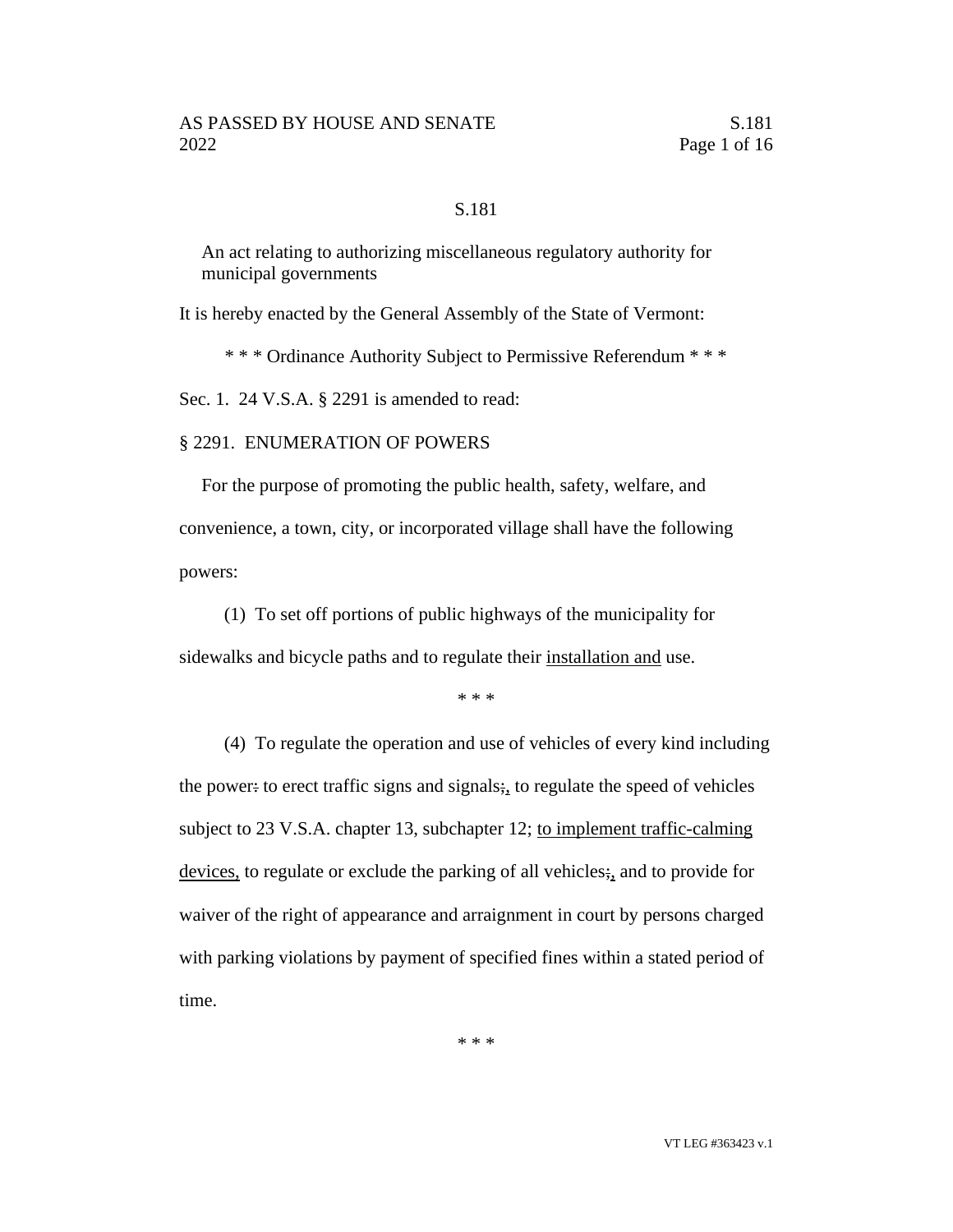(6) To regulate the location, installation, maintenance, repair, and removal of utility poles, wires and conduits, water pipes or mains, storm drains, or gas mains and sewers, upon, under, or above public highways or public property of the municipality.

\* \* \*

(13) To compel the cleaning or repair of any premises that in the judgment of the legislative body is dangerous to the health or safety of the public and to establish health and safety standards for premises within the municipality in order to protect the public or prevent physical injury to other properties in the vicinity.

\* \* \*

\* \* \* Municipal Authority Subject to Voter Approval \* \* \* Sec. 2. 17 V.S.A. § 2645a is added to read:

# § 2645a. CHARTERED MUNICIPALITIES; VOTE TO SUSPEND

## CHARTER AUTHORITY AND RELY ON GENERAL

### MUNICIPAL LAW

(a) A municipality may propose to suspend for not more than three years specific authority granted in the municipality's charter and instead use laterenacted general municipal authority granted to all Vermont municipalities by the General Assembly, provided that the proposal is approved by the voters at any annual or special meeting warned for that purpose.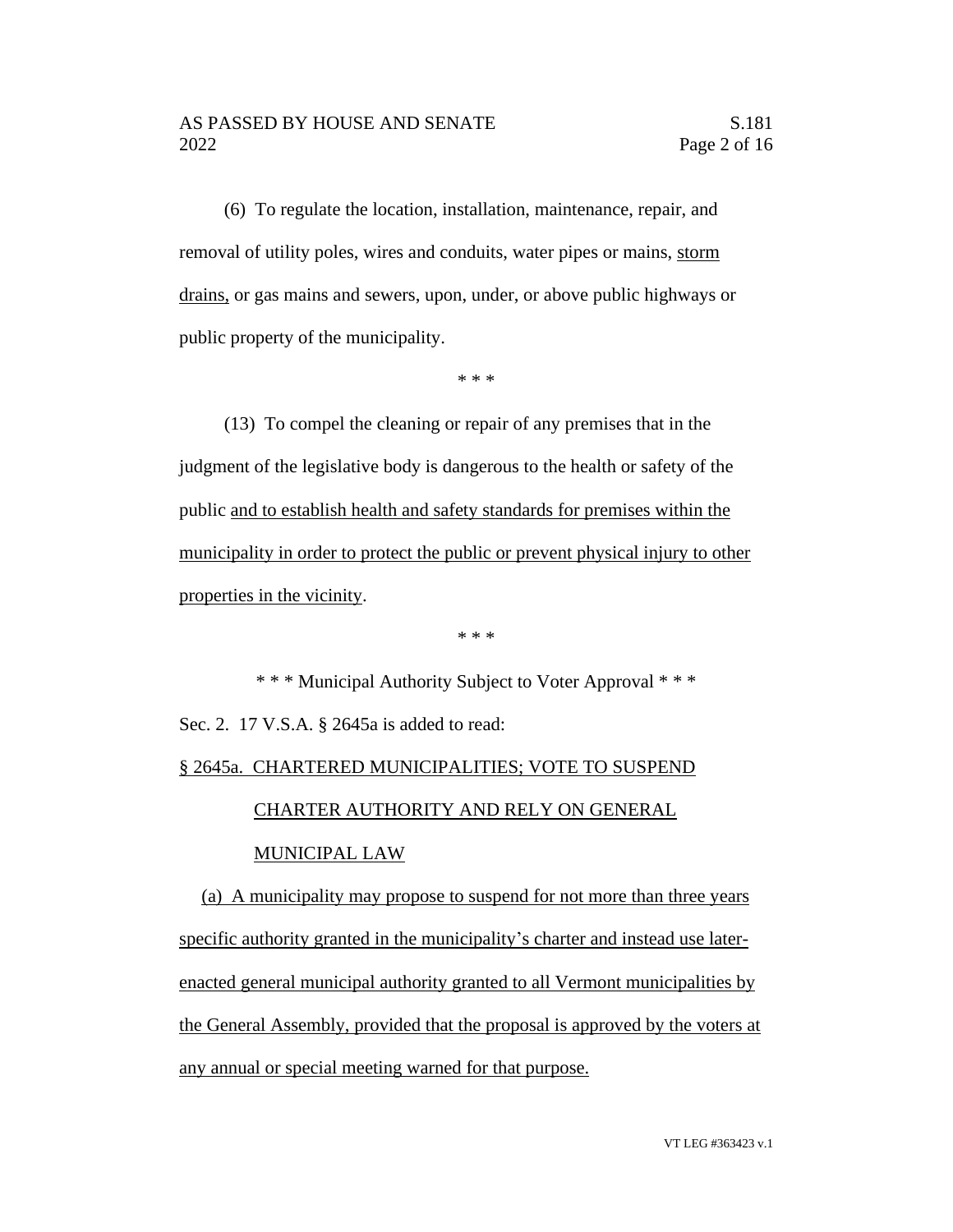(b) The proposal may be made by the legislative body of the municipality or by petition of five percent of the voters of the municipality. The proposal shall specifically identify and contain the later-enacted general law that the municipality proposes to use in lieu of the charter provision.

(c) If the proposal is approved by a majority of voters at an annual or special meeting warned for that purpose, then the municipal clerk shall certify the results of the vote to the House and Senate Committees on Government Operations.

(d) Annually on or before November 15, the Office of Legislative Counsel shall prepare a list of the charter provisions that are subject to a repeal review pursuant to this section.

Sec. 3. 17 V.S.A. § 2646a is added to read:

# § 2646a. TOWN OFFICERS; TOWN VOTE TO ALLOW ELECTION OF NONRESIDENTS

(a)(1) Notwithstanding section 2646 of this subchapter, a municipality may propose to allow individuals who are residents of the State, but not residents of the municipality, to be elected or appointed town officers. However, this section shall not apply to members of the legislative body of the municipality or justices of the peace. For the municipality's boards or commissions that are established by State law and are required to be composed of residents, the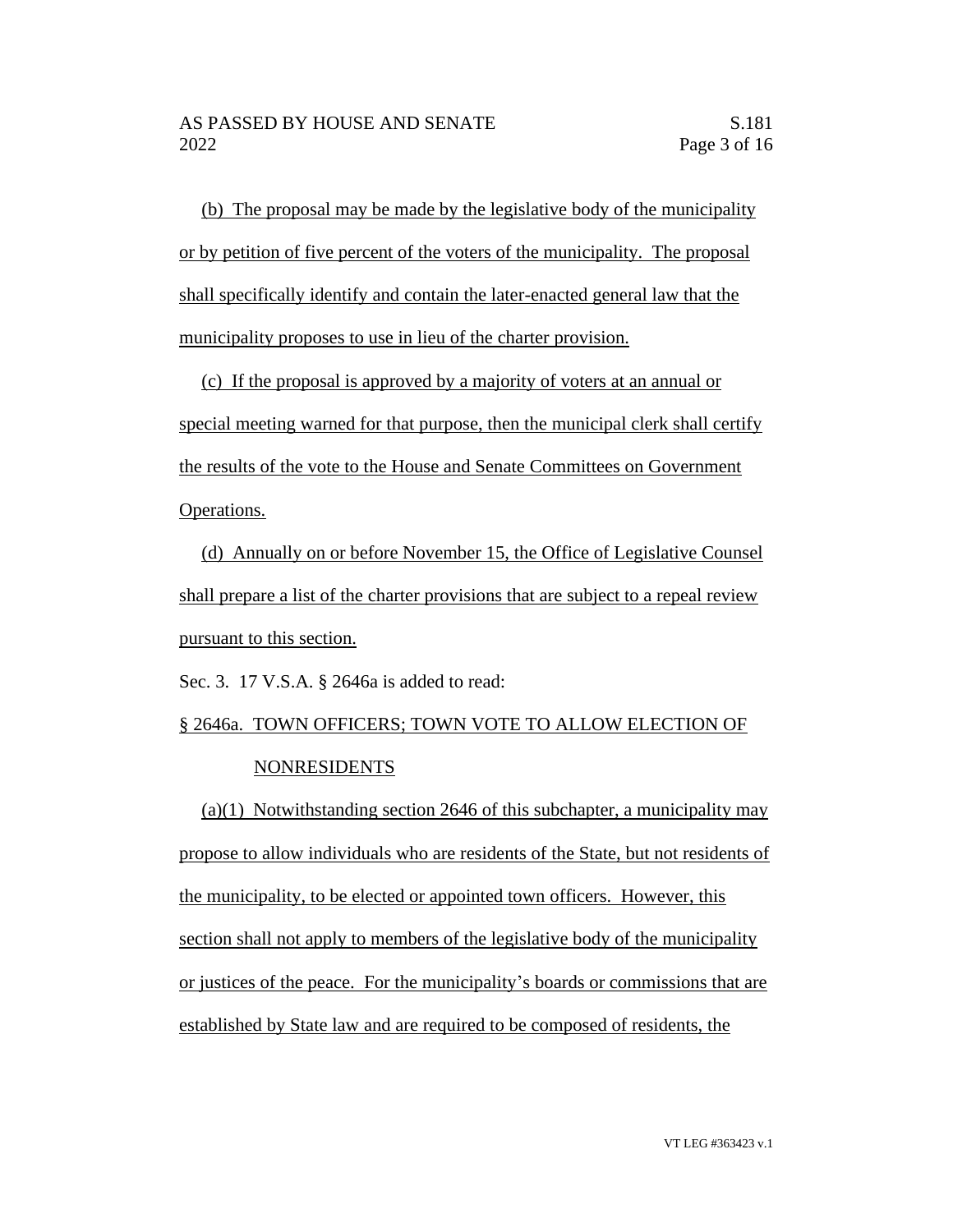majority of the members of the boards or commissions shall be residents of the municipality.

(2) The proposal must be approved by the voters at any annual or special meeting warned for that purpose.

(b) The proposal may be made by the legislative body of the municipality or by petition of five percent of the voters of the municipality. The proposal shall identify the town office that may be filled by a nonresident.

Sec. 4. 17 V.S.A. § 2651a is amended to read:

§ 2651a. CONSTABLES; APPOINTMENT; REMOVAL; ELIMINATION OF OFFICE

\* \* \*

 $(d)(1)$  A town may vote at an annual meeting to eliminate the office of constable.

(2) If a town votes to eliminate the office of constable, the selectboard shall appoint a town officer to discharge the constable's duties, if any, subject to 24 V.S.A. § 1936a. The town officer shall proceed in the discharge of the constable's duties in the same manner and be subject to the same liabilities as are established by law for constables.

(3) A vote to eliminate the office of constable shall remain in effect until rescinded by majority vote of the registered voters present and voting at an annual meeting warned for that purpose.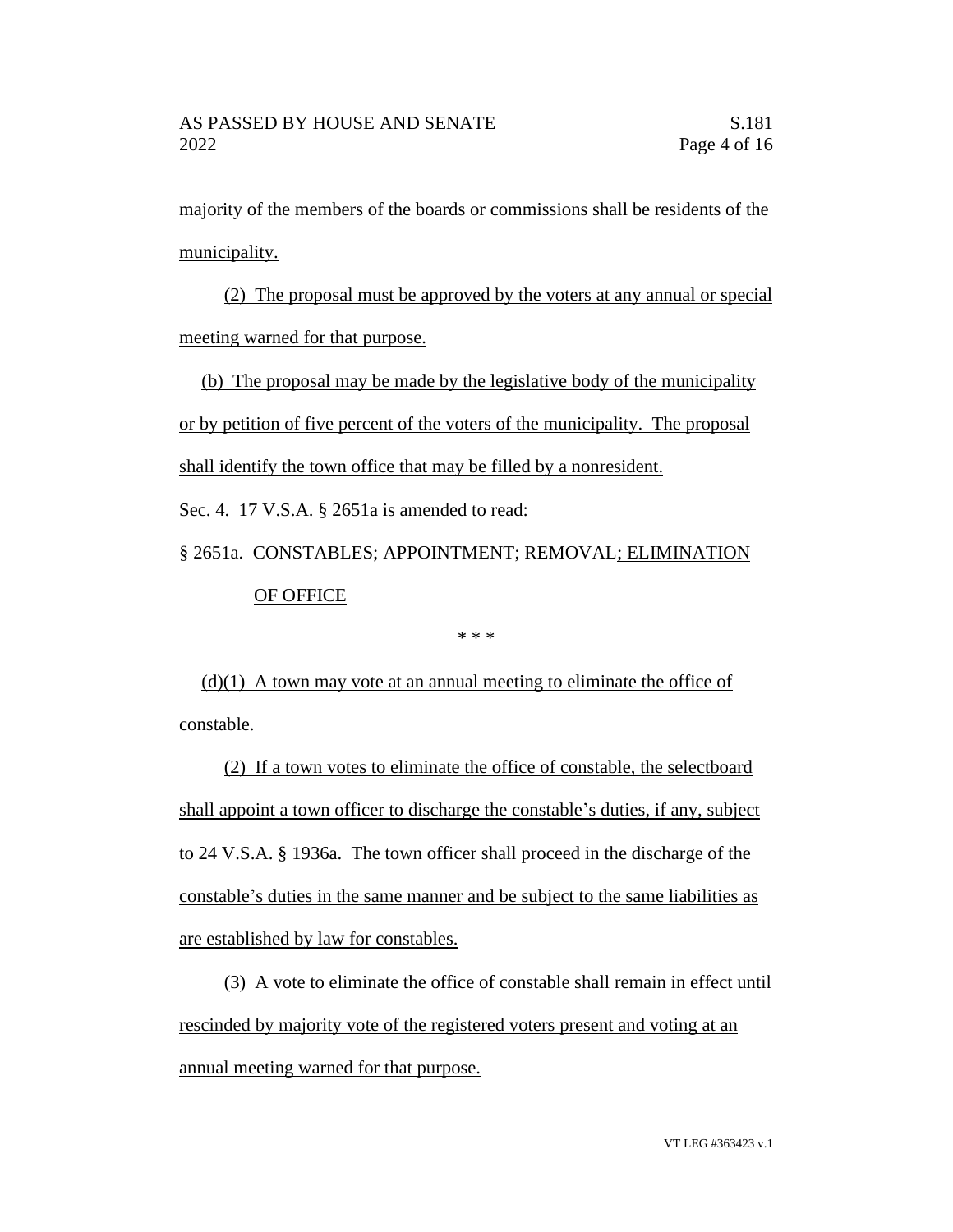(4) The term of office of any constable in office on the date a town votes to eliminate that office shall expire on the 45th day after the vote or on the date upon which the selectboard appoints a town officer under this subsection, whichever occurs first.

Sec. 5. 24 V.S.A. § 4460 is amended to read:

§ 4460. APPROPRIATE MUNICIPAL PANELS

\* \* \*

(c) In the case of an urban municipality or of a rural town where the planning commission does not serve as the board of adjustment or the development review board, members of the board of adjustment or the development review board shall be appointed by the legislative body, the number and terms of office of which shall be determined by the legislative body subject to the provisions of subsection  $(a)(b)$  of this section. The municipal legislative body may appoint alternates to a planning commission, a board of adjustment, or a development review board for a term to be determined by the legislative body. Alternates may be assigned by the legislative body to serve on the planning commission, the board of adjustment, or the development review board in situations when one or more members of the board are disqualified or are otherwise unable to serve. Vacancies shall be filled by the legislative body for the unexpired terms and upon the expiration of such terms. Each member of a board of adjustment or a development

VT LEG #363423 v.1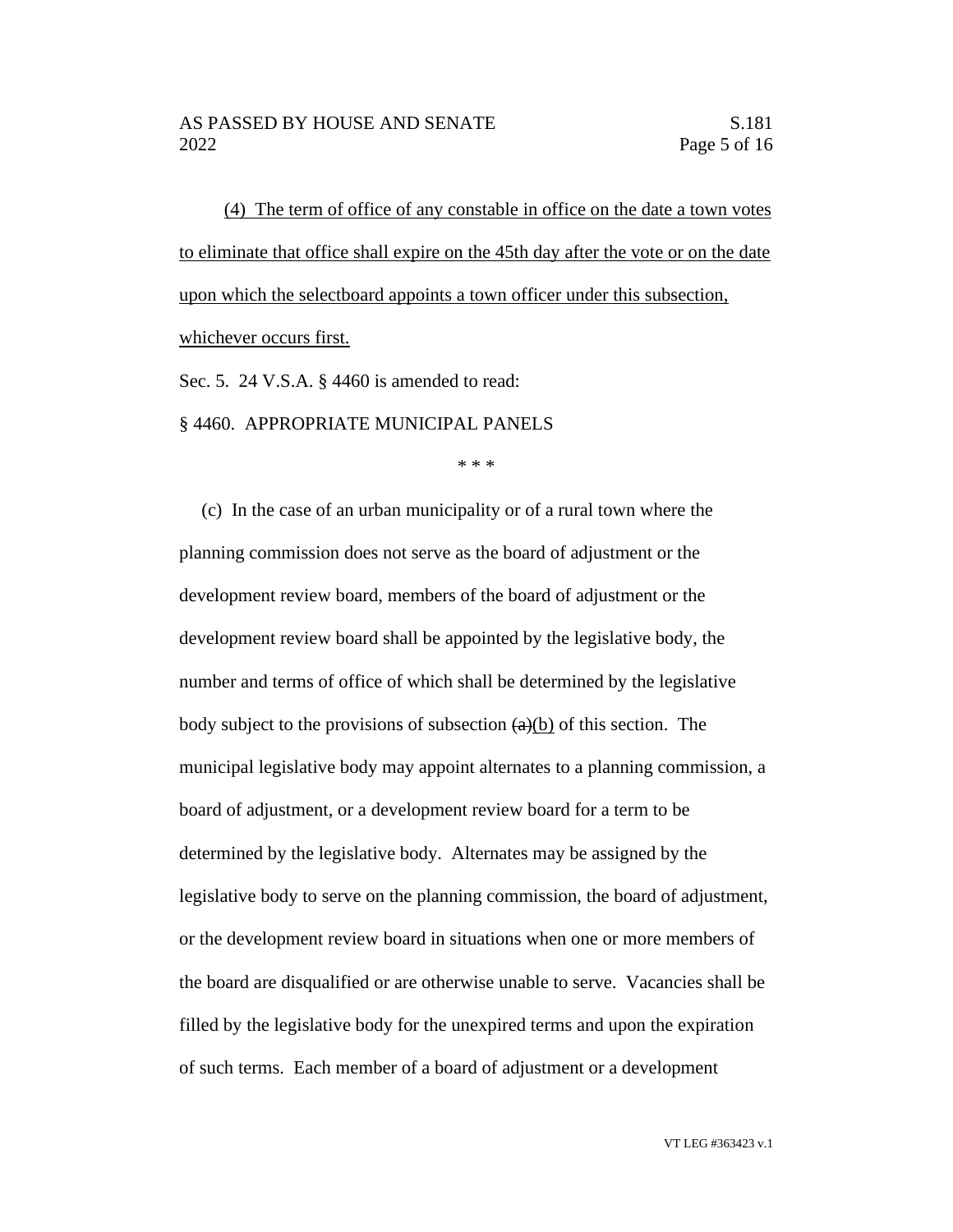review board may be removed for cause by the legislative body upon written charges and after public hearing. If a development review board is created, provisions of this subsection regarding removal of members of the board of adjustment shall not apply.

\* \* \*

(f) Notwithstanding subsections (b) and (c) of this section, a municipality may vote at an annual or special meeting to change the number of members that may be appointed to a board of adjustment or development review board.

(1) The proposal to change the number of members serving on a board may be brought by the legislative body or by petition of five percent of the voters of the municipality.

(2) If the number of members on a board is reduced, the members with the nearest expiration of their term of office shall serve until the expiration of that term and then the office shall terminate.

Sec. 6. 24 V.S.A. § 4322 is amended to read:

#### § 4322. PLANNING COMMISSION; MEMBERSHIP

(a) A planning commission shall have not less than three nor more than nine voting members. All members may be compensated and reimbursed by the municipality for necessary and reasonable expenses. At least a majority of the members of a planning commission shall be residents of the municipality.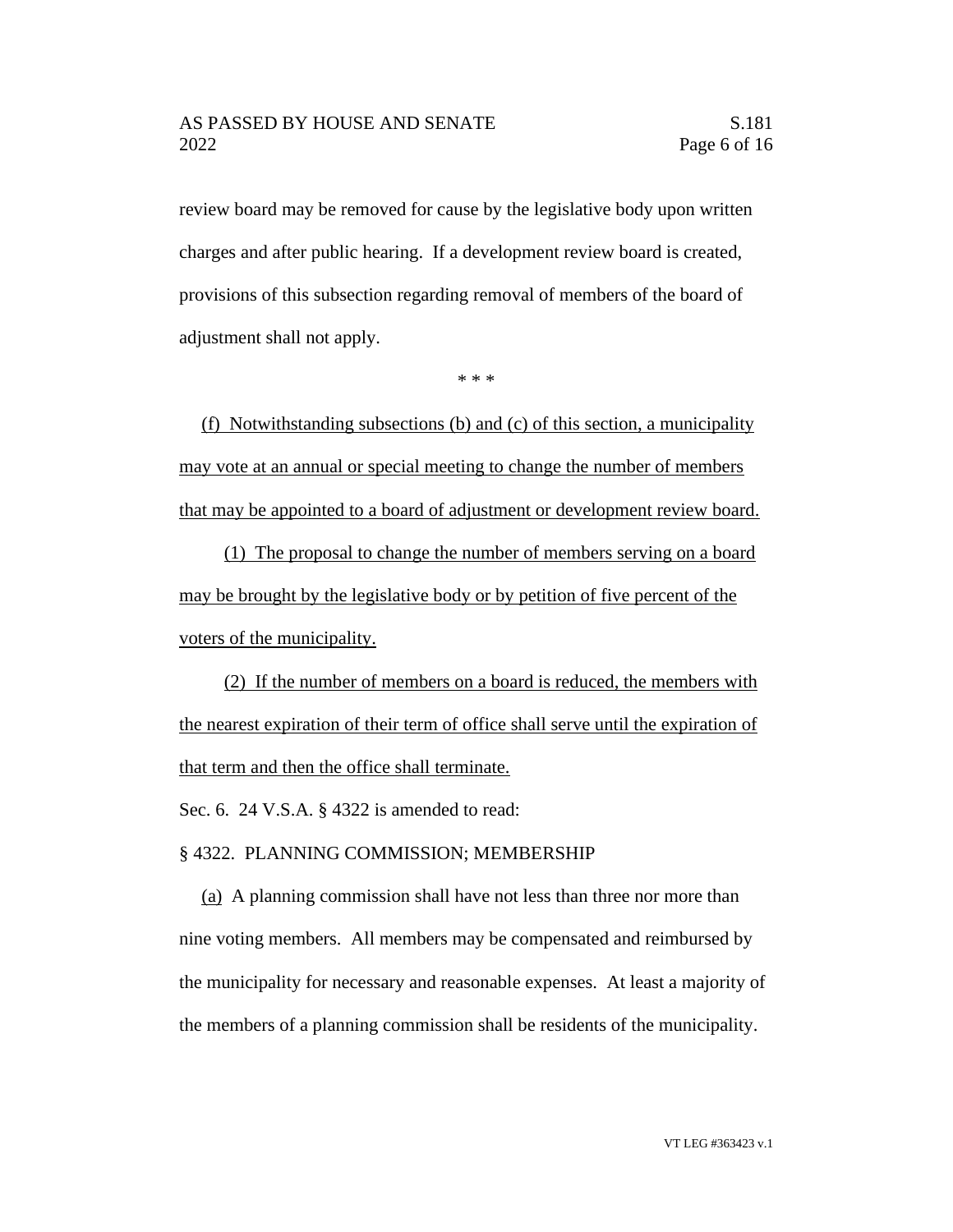(b) The selectboard legislative body of a rural town, or not more than two elected or appointed officials of an urban municipality who are chosen by the legislative body of the urban municipality, shall be nonvoting ex officio members of a planning commission. If a municipality has an energy coordinator under chapter 33, subchapter 12 of this title, the energy coordinator may be a nonvoting ex officio member of the planning commission.

(c) Notwithstanding subsection (a) of this section:

(1) for an appointed planning commission, the legislative body may change the number of members that may be appointed to the commission; and

(2) for an elected planning commission, a municipality may vote at an annual or special meeting to change the number of members that may be elected to the commission.

(d) Notwithstanding subsection 4323(c) of this subchapter, if the number of members on an appointed or elected planning commission is reduced, the members with the nearest expiration of their term of office shall serve until the expiration of that term and then the office shall terminate.

\* \* \* Authority of Legislative Body without Voter Approval \* \* \* Sec. 7. 18 V.S.A. § 5361 is amended to read:

#### § 5361. APPROPRIATIONS AND REGULATIONS BY TOWNS

A town may vote sums of money necessary for purchasing, holding, improving, and keeping in repair suitable grounds and other conveniences for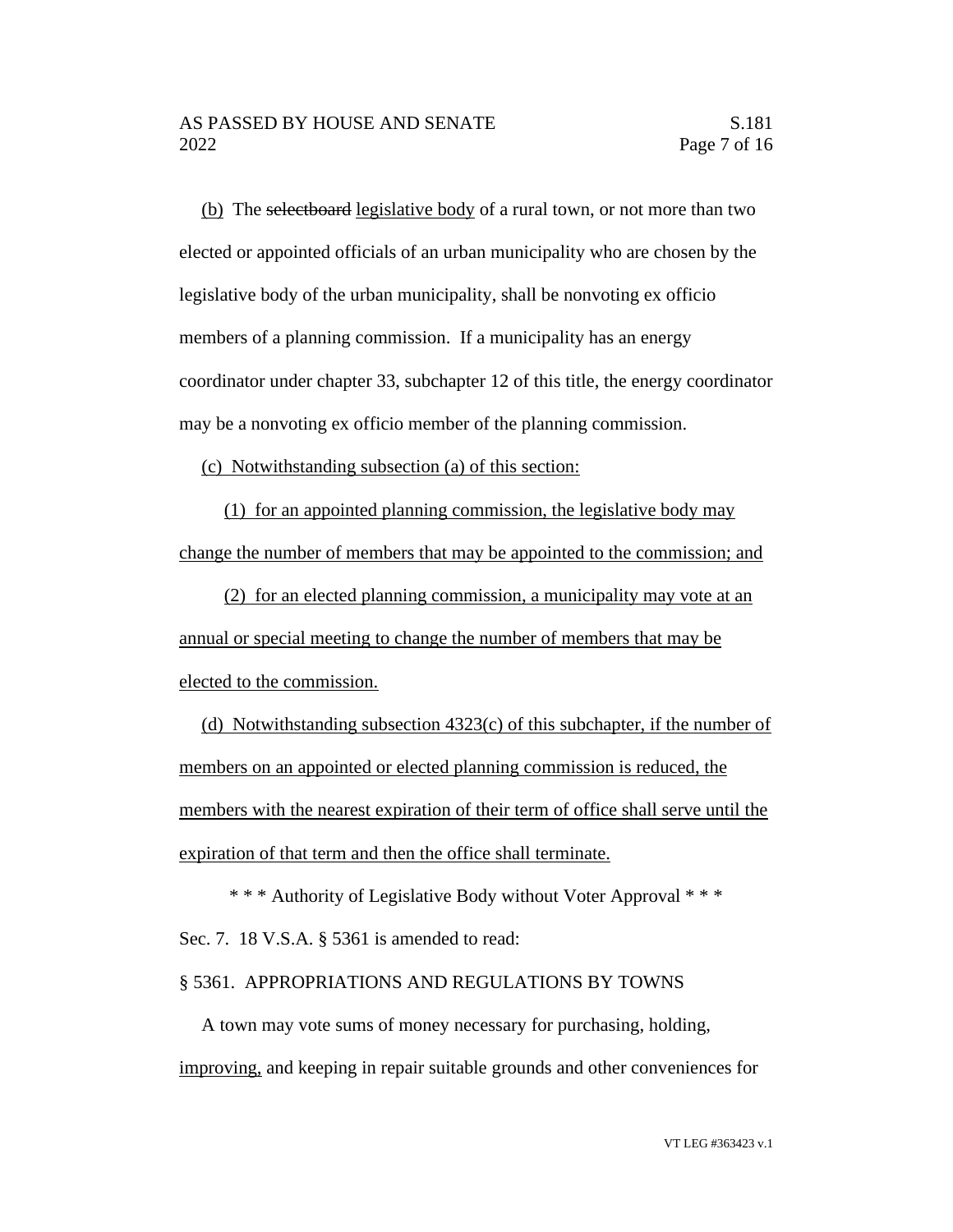burying the dead. The selectboard may make necessary regulations concerning public burial grounds and for fencing and keeping the same in proper order.

\* \* \* Emergency Provisions for the Operation of Government \* \* \*

Sec. 8. 1 V.S.A. § 312a is added to read:

### § 312a. MEETINGS OF PUBLIC BODIES; STATE OF EMERGENCY

(a) As used in this section:

(1) "Affected public body" means a public body:

(A) whose regular meeting location is located in an area affected by a hazard; and

(B) that cannot meet in a designated physical meeting location due to a declared state of emergency pursuant to 20 V.S.A. chapter 1.

(2) "Hazard" means an "all-hazards" as defined in 20 V.S.A. § 2(1).

(b) Notwithstanding subdivisions  $312(a)(2)(D)$  and (c)(2) of this title,

during a declared state of emergency under 20 V.S.A. chapter 1:

(1) A quorum or more of an affected public body may attend a regular,

special, or emergency meeting by electronic or other means without

designating a physical meeting location where the public may attend.

(2) The members and staff of an affected public body shall not be required to be physically present at a designated meeting location.

(3) An affected public body of a municipality may post any meeting agenda or notice of a special meeting in two publicly accessible designated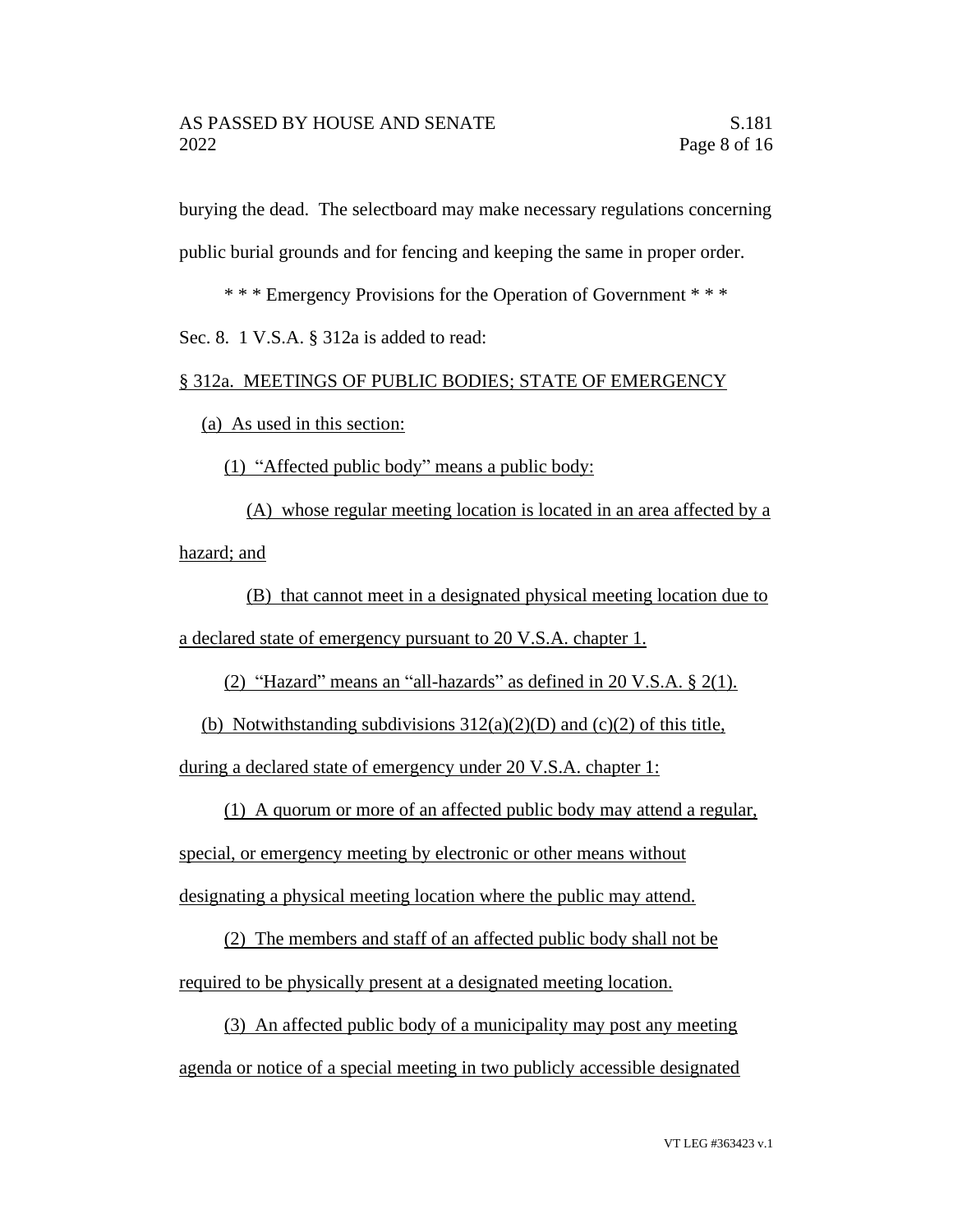electronic locations in lieu of the two designated public places in the municipality, or in a combination of a designated electronic location and a designated public place.

(c) When an affected public body meets electronically under subsection (b) of this section, the affected public body shall:

(1) use technology that permits the attendance and participation of the public through electronic or other means;

(2) allow the public to access the meeting by telephone; and

(3) post information that enables the public to directly access and

participate in meetings electronically and shall include this information in the published agenda for each meeting.

(d) Unless unusual circumstances make it impossible for them to do so, the legislative body of each municipality and each school board shall record any meetings held pursuant to this section.

(e) An affected public body of a municipality shall continue to post notices and agendas in or near the municipal clerk's office pursuant to subdivision  $312(c)(2)$  of this title and shall provide a copy of each notice or agenda to the newspapers of general circulation for the municipality. Sec. 9. 32 V.S.A. § 4404 is amended to read: § 4404. APPEALS FROM LISTERS AS TO GRAND LIST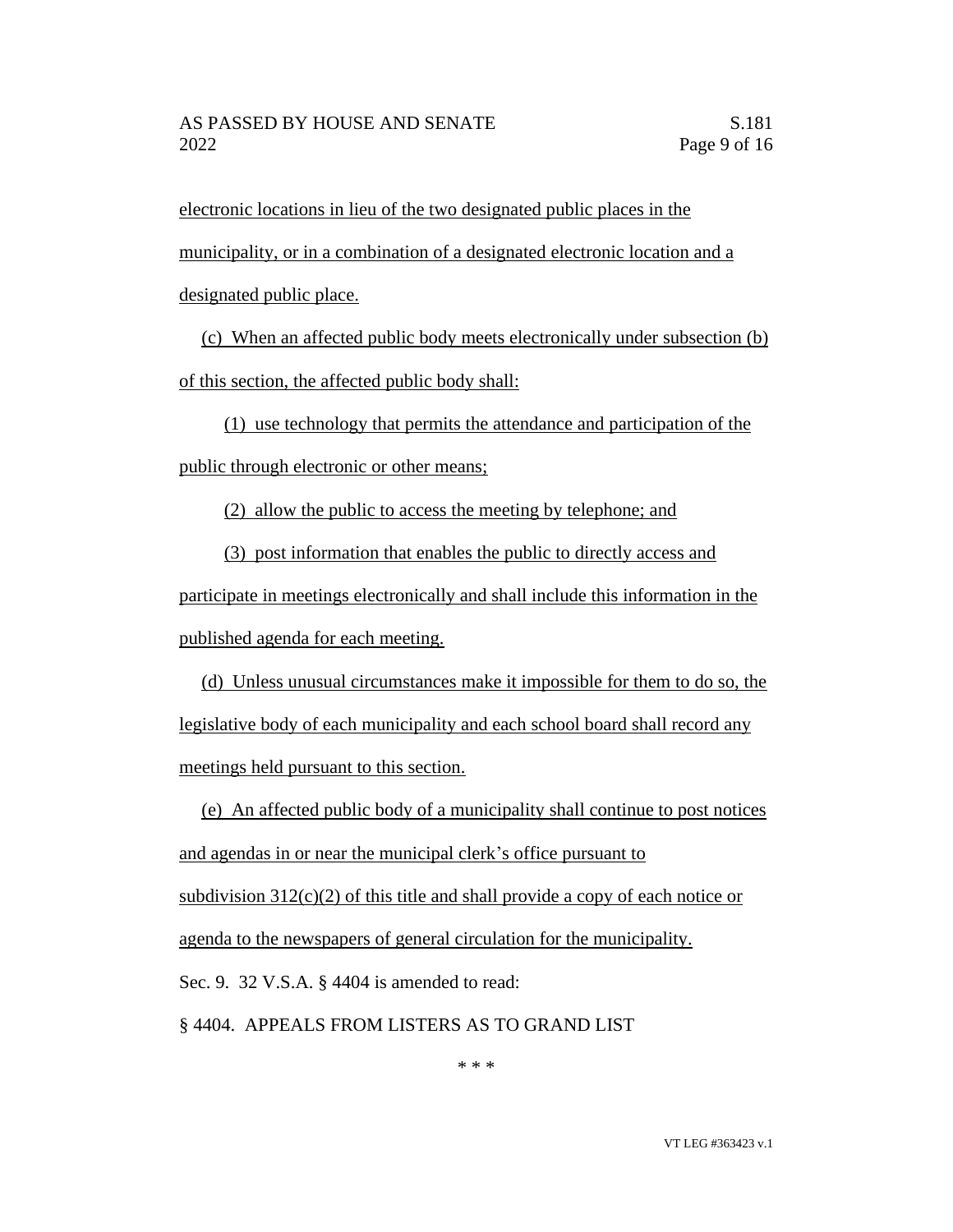#### AS PASSED BY HOUSE AND SENATE S.181 2022 Page 10 of 16

(c)(1) The board shall meet at the time and place so designated, and on that day and from day to day thereafter shall hear and determine such appeals until all questions and objections are heard and decided. Each property, the appraisal of which is being appealed, shall be inspected by a committee of not less than three members of the board who shall report to the board within 30 days from the hearing on the appeal and before the final decision pertaining to the property is given. If, after notice, the appellant refuses to allow an inspection of the property as required under this subsection, including the interior and exterior of any structure on the property, the appeal shall be deemed withdrawn. The board shall, within 15 days from the time of the report, certify in writing its notice of decision, with reasons, in the premises, and shall file such the notice with the town clerk who shall thereupon record the same in the book wherein the appeal was recorded and forthwith notify the appellant in writing of the action of such board, by certified mail. If the board does not substantially comply with the requirements of this subsection and if the appeal is not withdrawn by filing written notice of withdrawal with the board or deemed withdrawn as provided in this subsection, the grand list of the appellant for the year for which appeal is being made shall remain at the amount set before the appealed change was made by the listers; except, if there has been a complete reappraisal, the grand list of the appellant for the year for which appeal is being made shall be set at a value that will produce a tax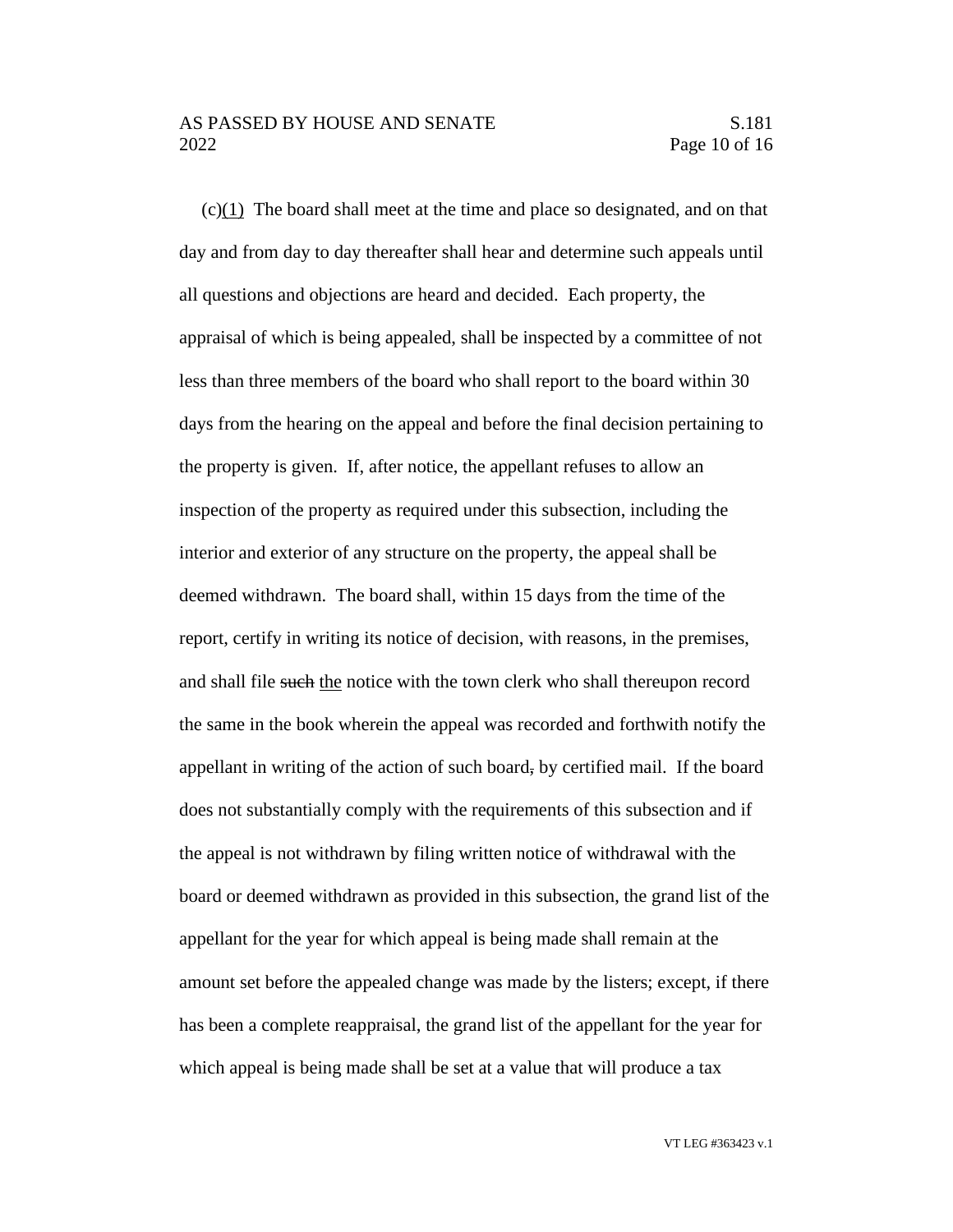liability equal to the tax liability for the preceding year. The town clerk shall immediately record the same in the book wherein the appeal was recorded and forthwith notify the appellant in writing of such the action, by certified mail. Thereupon the appraisal so determined pursuant to this subsection shall become a part of the grand list of such the person.

(2) During a declared state of emergency under 20 V.S.A. chapter 1, a board of civil authority within a municipality affected by an all-hazards event shall not be required to physically inspect any property that is the subject of an appeal. If the appellant requests in writing that the property be inspected for purposes of the appeal, a member or members of the board shall conduct the inspection through electronic means. If the appellant does not facilitate the inspection through electronic means, then the appeal shall be deemed withdrawn.

(3) As used in this subsection, "electronic means" means the transmittal of video or photographic evidence by the appellant at the direction of the board members conducting the inspection.

(d) Listers and agents to prosecute and defend suits wherein a town is interested shall not be eligible to serve as members of the board while convened to hear and determine such appeals nor shall an appellant, his or her the appellant's servant, agent, or attorney be eligible to serve as a member of the board while convened to hear and determine any appeals. However, listers

VT LEG #363423 v.1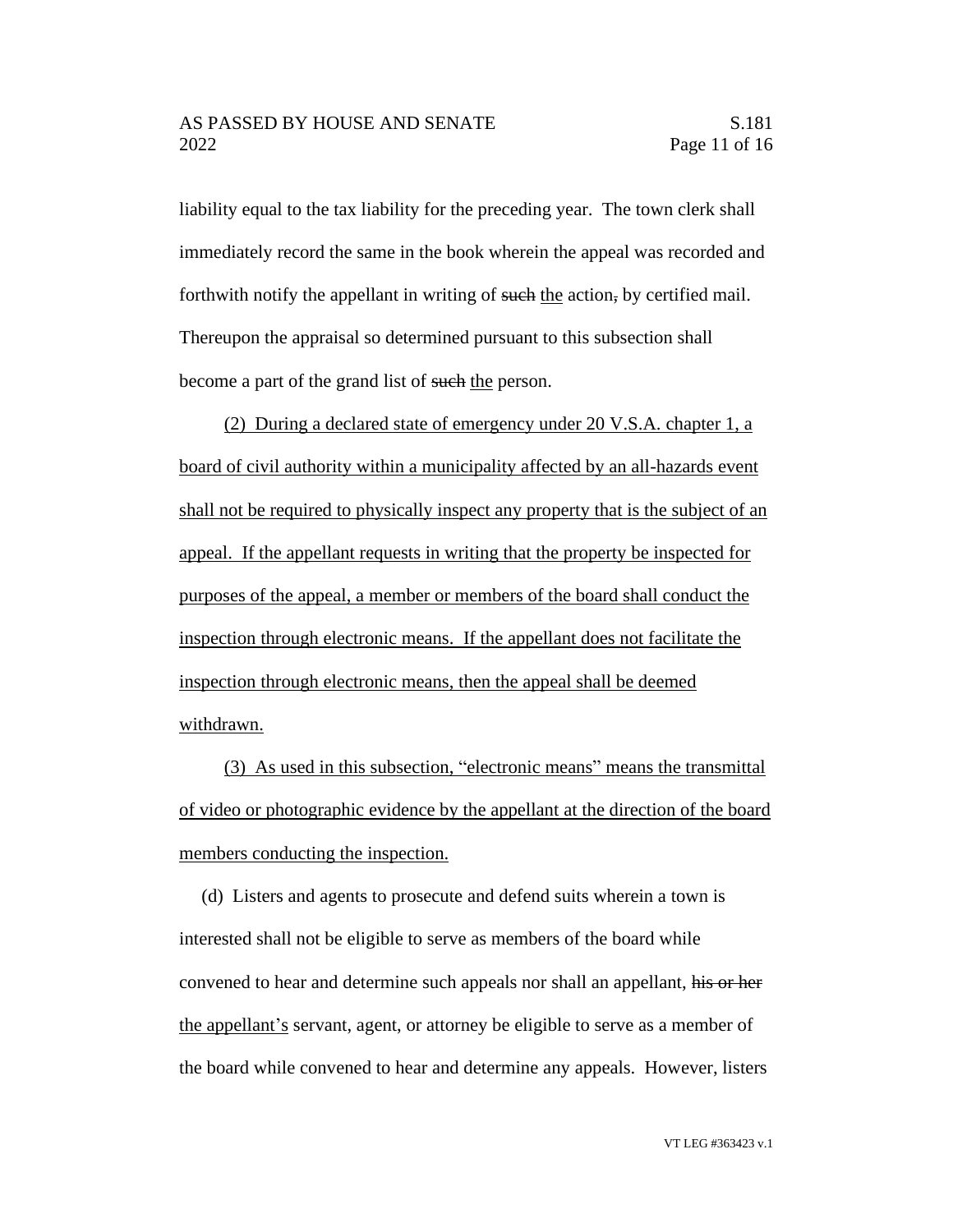#### AS PASSED BY HOUSE AND SENATE S.181 2022 Page 12 of 16

and agents to prosecute and defend suits wherein a town is interested shall be given the opportunity to defend the appraisals in question.

Sec. 10. 32 V.S.A. § 4467 is amended to read:

#### § 4467. DETERMINATION OF APPEAL

(a) Upon appeal to the Director or the court, the hearing officer or court shall proceed de novo and determine the correct valuation of the property as promptly as practicable and to determine a homestead and a housesite value if a homestead has been declared with respect to the property for the year in which the appeal is taken. The hearing officer or court shall take into account the requirements of law as to valuation, and the provisions of Chapter I, Article 9 of the Constitution of Vermont and the 14th Amendment to the Constitution of the United States.

(b) If the hearing officer or court finds that the listed value of the property subject to appeal does not correspond to the listed value of comparable properties within the town, the hearing officer or court shall set said the property in the list at a corresponding value. The findings and determinations of the hearing officer shall be made in writing and shall be available to the appellant.

 $(c)(1)$  If the appeal is taken to the Director, the hearing officer may inspect the property prior to making a determination, unless one of the parties requests an inspection, in which case the hearing officer shall inspect the property prior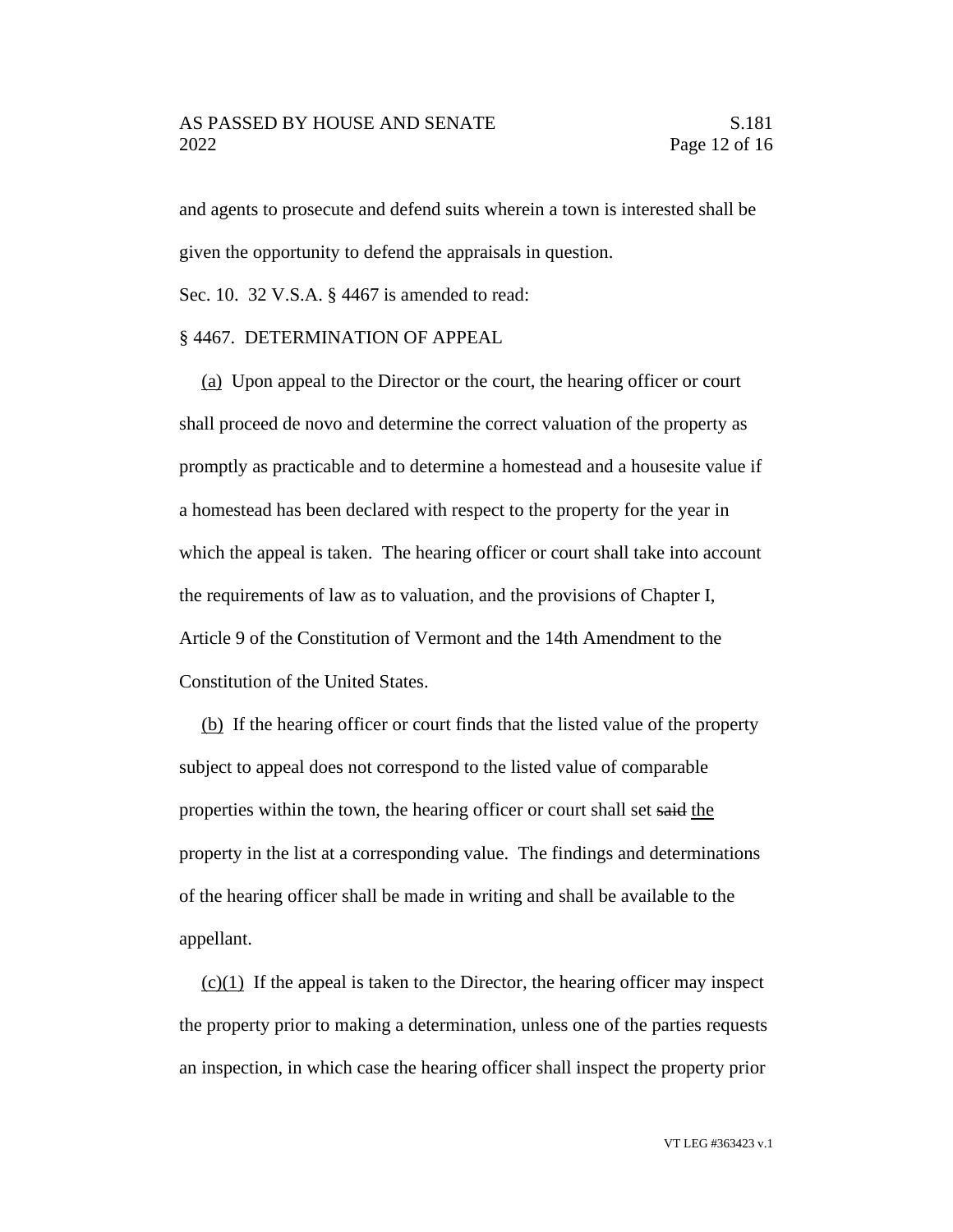to making a determination. Within 10 days of the appeal being filed with the Director, the Director shall notify the property owner in writing of his or her the Director's option to request an inspection under this section.

(2) During a declared state of emergency under 20 V.S.A. chapter 1, a hearing officer shall not be required to physically inspect any property that is the subject of an appeal. If the appellant requests in writing that the property be inspected for purposes of the appeal, the hearing officer shall conduct the inspection through electronic means. If the appellant does not facilitate the inspection through electronic means, then the appeal shall be deemed withdrawn.

(3) As used in this subsection, "electronic means" means the transmittal of video or photographic evidence by the appellant at the direction of the hearing officer conducting the inspection.

Sec. 11. 24 V.S.A. § 5152 is added to read:

§ 5152. DISCONNECTIONS PROHIBITED; STATE OF EMERGENCY

(a) Notwithstanding this chapter or any provision of law to the contrary, a municipality; a person who is permitted as a public water system pursuant to 10 V.S.A. chapter 56 and who provides another person water as a part of the operation of that public water system; or a company engaged in the collecting, sale, and distribution of water for domestic, industrial, business, or fire protection purposes that is regulated by the Public Utility Commission under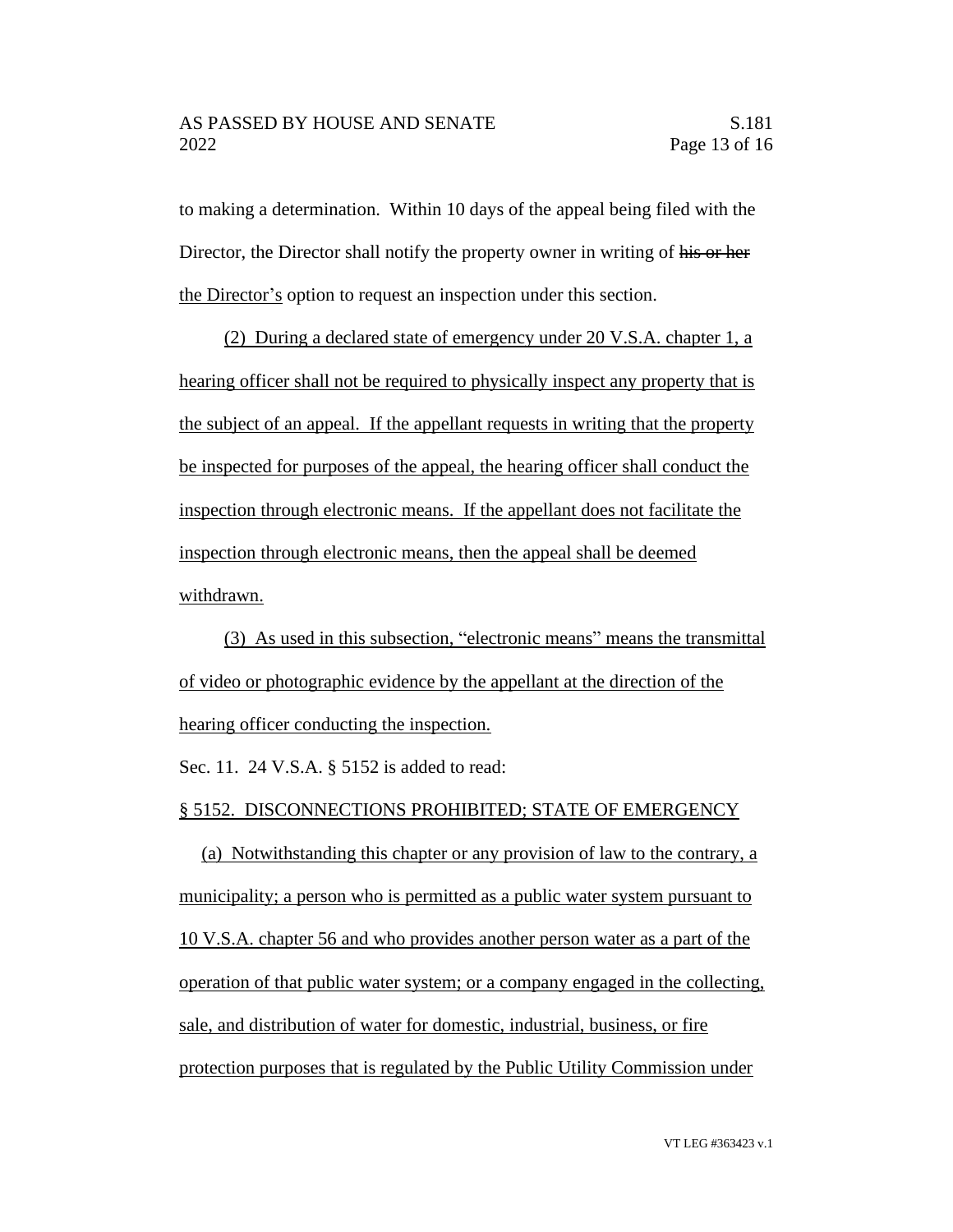30 V.S.A. § 203(3) shall be prohibited from disconnecting any person from services during a declared state of emergency under 20 V.S.A. chapter 1, provided that:

(1) the state of emergency is declared in response to an all-hazards event that will cause financial hardship and the inability of ratepayers to pay for water or sewer services; and

(2) the all-hazards event does not require the water or sewer service provider to disconnect services to protect the health and safety of the public.

(b) A person or company that is subject to subsection (a) of this section may temporarily disconnect water or sewer services during the declared state of emergency when the temporary disconnection is necessary for the maintenance or repair of the water or sewer system.

 $(c)(1)$  A violation of subsection (a) of this section by a municipality or a person who is permitted as a public water system pursuant to 10 V.S.A. chapter 56 may be enforced by the Agency of Natural Resources pursuant to 10 V.S.A. chapter 201.

(2) A violation of subsection (a) of this section by a company engaged in the collecting, sale, and distribution of water for domestic, industrial, business, or fire protection purposes that is regulated by the Public Utility Commission under 30 V.S.A. § 203(3) may be enforced by the Public Utility Commission pursuant to 30 V.S.A. § 30.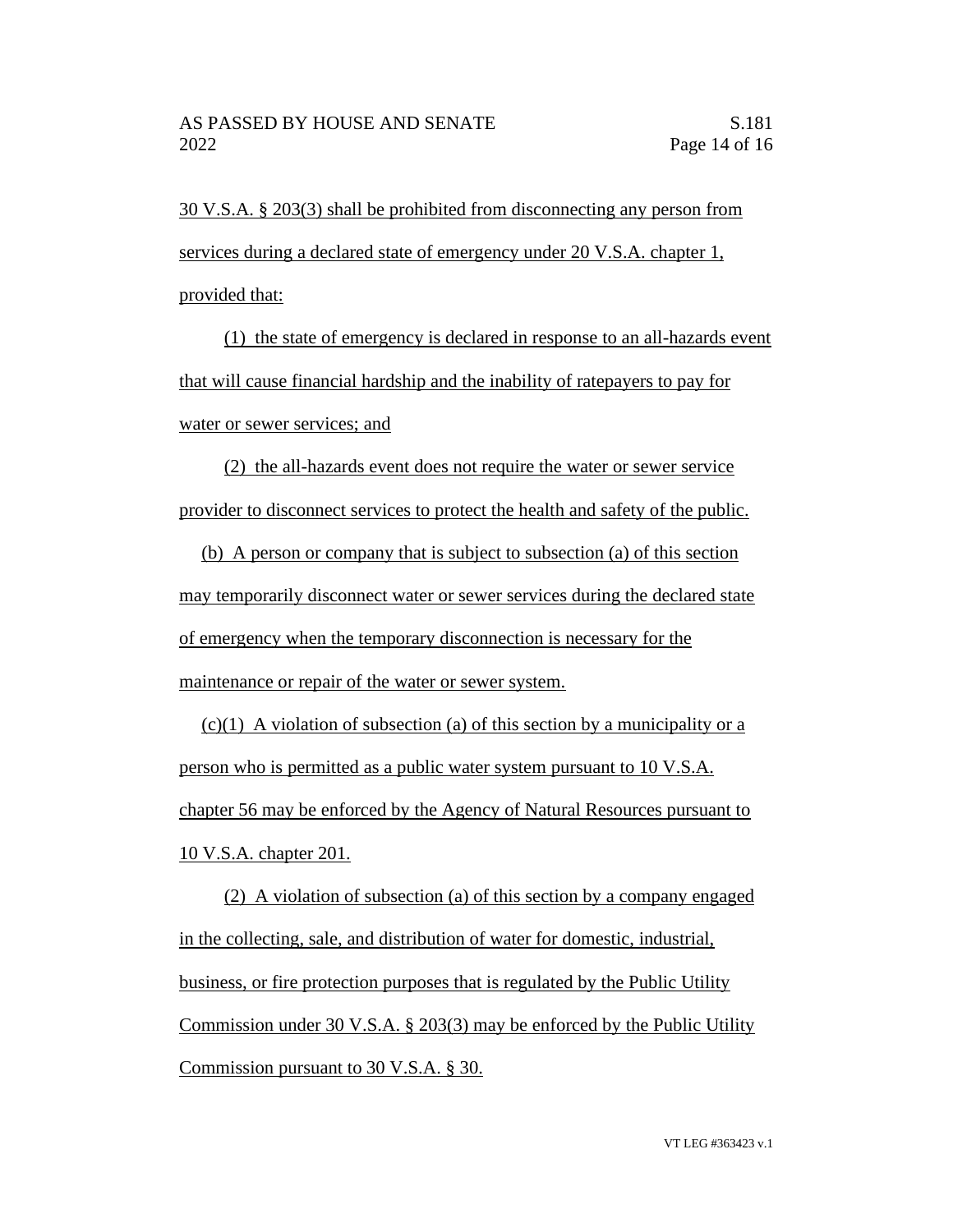(d) A ratepayer shall remain obligated for any amounts due to a water or sewer service provider subject to this section. The ratepayer shall have a minimum of 90 days after the end of the declared state of emergency to pay the amounts due.

Sec. 12. 20 V.S.A. § 47 is added to read:

#### § 47. MUNICIPAL DEADLINES, PLANS, AND LICENSES; EXTENSION

(a) During a state of emergency declared under this chapter, a municipal corporation may:

(1) extend any statutory deadline applicable to municipal corporations, provided that the deadline does not relate to a license, permit, program, or plan issued or administered by the State or federal government; and

(2) extend or waive deadlines applicable to licenses, permits, programs, or plans that are issued by the municipal corporation.

(b) During a state of emergency declared under this chapter, any expiring license, permit, program, or plan issued by a municipal corporation that is due for renewal or review shall remain valid for 90 days after the date that the declared state of emergency ends.

Sec. 12a. 1 V.S.A. § 316 is amended to read:

§ 316. ACCESS TO PUBLIC RECORDS AND DOCUMENTS

\* \* \*